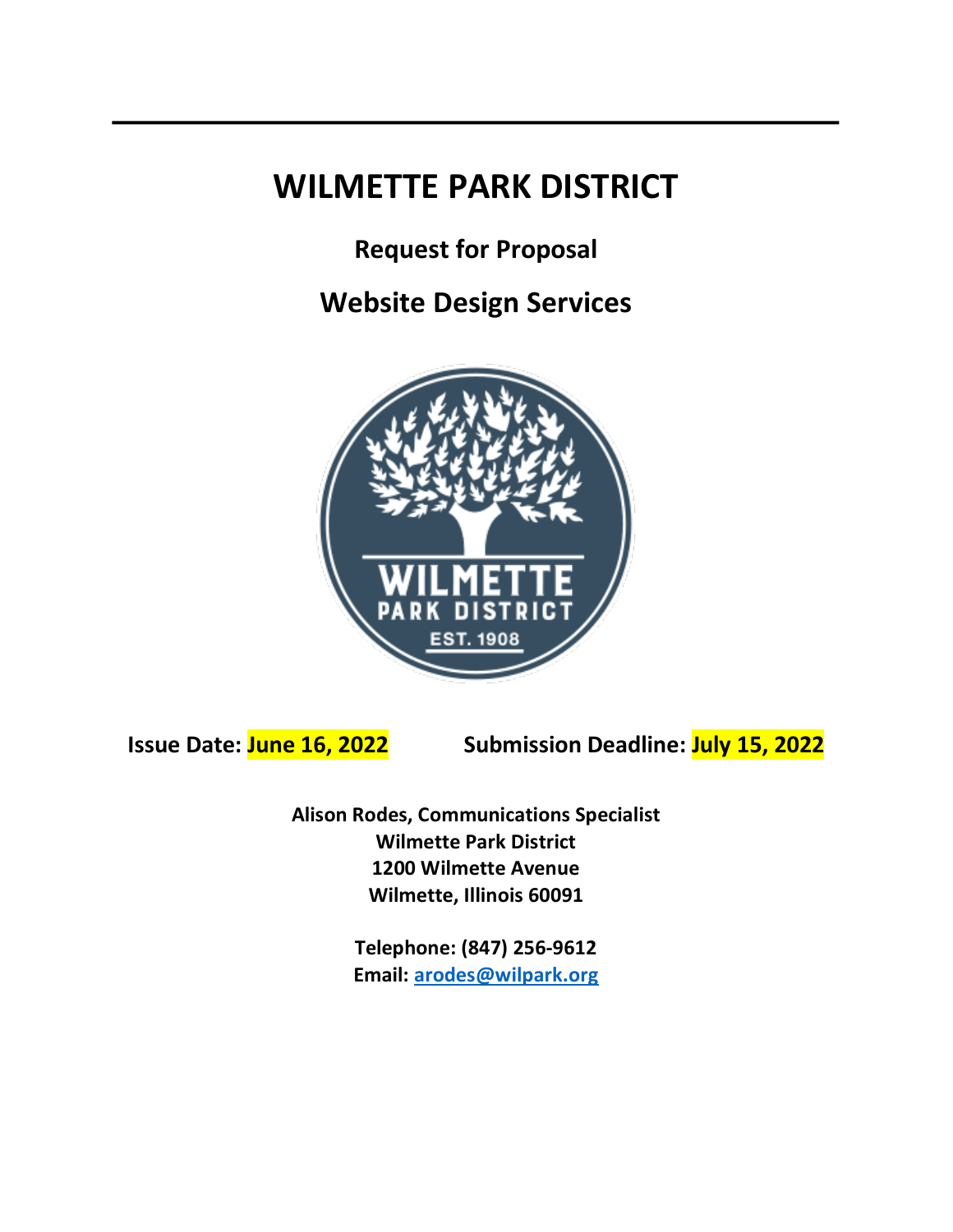# **TABLE OF CONTENTS**

| <b>Material</b> | Page |
|-----------------|------|
|                 |      |

| I.    | <b>GENERAL INFORMATION</b>                                                          | 3  |
|-------|-------------------------------------------------------------------------------------|----|
| Ш.    | <b>DISTRICT OVERVIEW</b>                                                            | 3  |
| III.  | <b>SCOPE OF SERVICES</b>                                                            | 4  |
| IV.   | PROPOSAL CONTENT and SUBMISSION PROCESS                                             | 5  |
| V.    | <b>EVALUATION and SELECTION PROCESS</b>                                             | 8  |
| VI.   | <b>TERMS and CONDITIONS</b>                                                         | 9  |
| VII.  | ATTACHMENT A – RFP ACKNOWLEDGEMENT FORM                                             | 15 |
| VIII. | ATTACHMENT B - PROPOSAL FOR COSTS TO PROVIDE WEBSITE DESIGN<br>AND HOSTING SERVICES | 16 |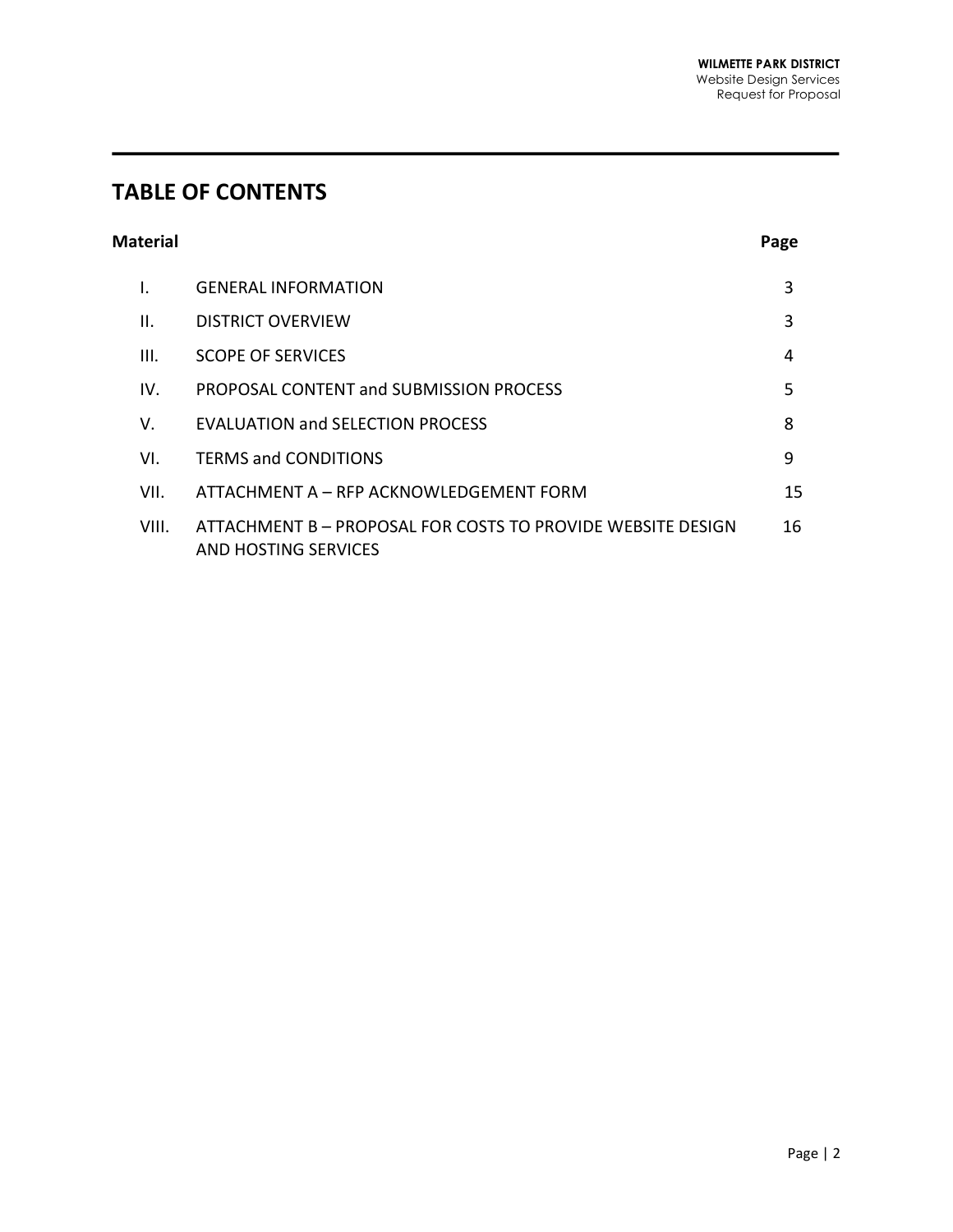#### **I. GENERAL INFORMATION**

The Wilmette Park District (hereafter referred to as "Park District") is requesting proposals (hereafter referred to as "RFP(s)") from qualified Website Design firms (hereafter referred to as "Firms"), capable of providing professional services in connection with the development of a new website for the Wilmette Park District, (hereafter referred to as "Services").

The RFP is solely a request for expressions of interest and statements of qualifications. It is not an invitation for tenders, an offer to contract, or an invitation for offers capable of acceptance to create a contract. No contractual or other legal obligations or relations between the Park District and any other persons can or will be created hereunder. The Park District assumes no financial responsibility for the cost of preparation of proposals by respondents nor does it make any commitment to enter into a contract for service based on responses to the RFP.

The Park District's current website is www.wilmettepark.org. The Park District is looking for a design that is clean and visually appealing, utilizing Responsive Web Design (RWD) to provide an optimal viewing experience (easy reading and navigation with a minimum of resizing, panning, and scrolling) across a wide range of devices (from desktop computer monitors to mobile phones). The website must be customer focused, using intuitive navigation controls that will make it easy for visitors to locate the information they are seeking.

The new site will be maintained by in-house staff using a content management system. The Park District's marketing team will provide significant input on the look and feel of the website to assure consistency with the brand. In addition, the site design must encourage and drive users to our online registration system as seamlessly as possible.

# **II. DISTRICT OVERVIEW**

The Wilmette Park District is located 14 miles north of downtown Chicago in Cook County, Illinois. The Park District was incorporated in 1908 and currently serves a population of approximately 28,000 residents covering 5.4 square miles. The Wilmette Park District is a Board-Manager form of government comprised of a 7-member elected Board of Park Commissioners whose chief executive officer is the Executive Director.

With approximately 70 full-time and over 1,200 part-time and seasonal employees, the Wilmette Park District manages and maintains six recreational facilities. These facilities provide lakefront boating and swimming, outdoor pools, indoor tennis, indoor ice, 18 holes of golf with a driving range, state-of-the-art gymnastics gym, preschool, theater, fitness center, platform tennis and a wide range and high volume of recreational programs. In addition to the recreational facilities, the Wilmette Park District maintains 18 park sites totaling close to 320 acres including 39 acres of athletic fields at Community Playfields, many neighborhood parks and Gillson Park, a 60-acre lakefront park which includes a swimming and a sailing beach.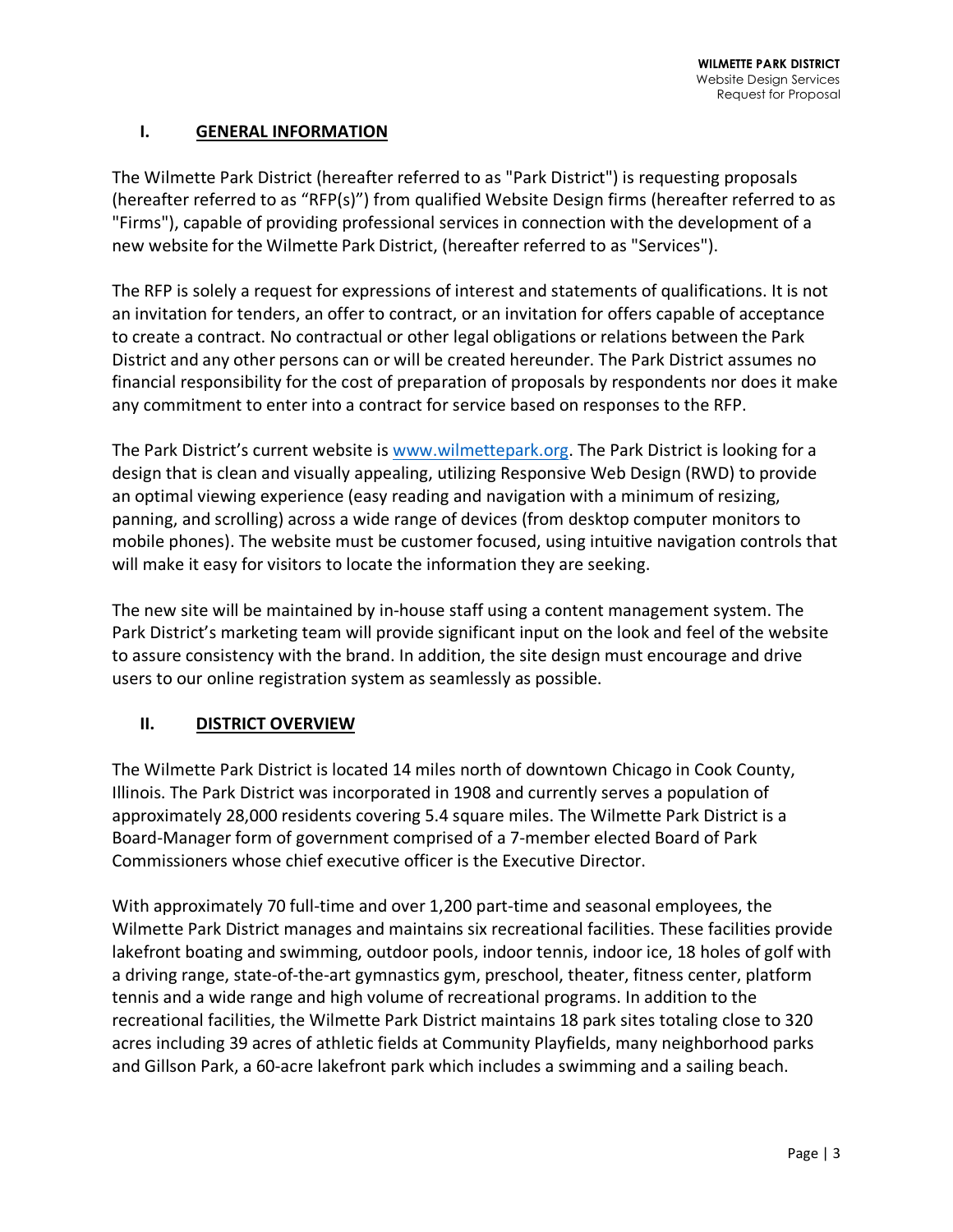In addition to these facilities and parks, the Wilmette Park District enjoys a formal intergovernmental agreement with Wilmette School District 39 for the use of School facilities in exchange for the School's use of Park District property and buildings. Several Park District services are provided to School District 39 on an informal basis, and the Schools also utilize Wilmette Park District property for their physical education and extracurricular activities. The Wilmette Park District is also a member of a special recreation cooperative called Northern Suburban Special Recreation Association (NSSRA) that helps to serve individuals with disabilities by providing specialized programming facilitated by NSSRA as well as by providing staff to help include individuals with disabilities in the general program offerings of the Wilmette Park District.

The Park District makes concerted efforts to reduce its reliance on tax dollars. Currently, about 70% of the total revenue of the Park District is generated from user fees with the remaining 30% derived via the annual tax levy and Illinois Replacement Taxes. As Wilmette is a community dominantly comprised of residential housing with small pockets of retail and business properties, the purposeful containment of the tax levy allows for the Park District to be supported primarily by the users of the District without overburdening tax payers who do not directly interact with the District.

# **III. SCOPE OF SERVICES**

The work described in this section is considered to be the minimum required to complete this process. Firms should propose additions or edits to this scope that lend to the best process.

# **Target Audience**

The target audience for this site includes Wilmette Park District residents of all ages who are regular Park District patrons, and non-patrons.

# **Project Requirements**

A new website for the Wilmette Park District must meet the following specifications:

- Visually pleasing, responsive website design
- Intuitive, user-friendly layout with multi-level drop-down navigation
- Ability to integrate elegantly with RecTrac (Parks and Recreation Registration Software)
- Easy-to-use style sheets for consistency of design across all pages/sections that fits Park District branding, yet allows for adjustments when needed
- Developer will be responsible for migrating all current content to the new site
- Compatible with all current web browsing technology and easily upgradable
- Incorporate smart search function in header or footer
- Integrate e-newsletter signup, directly linked to the Park District Constant Contact account
- Homepage slideshow capability including photos and associated content
- Utilize a Content Management System (CMS) where the site can be changed/modified easily by staff with levels of access and content approval. Respondent should indicate which CMS will be used.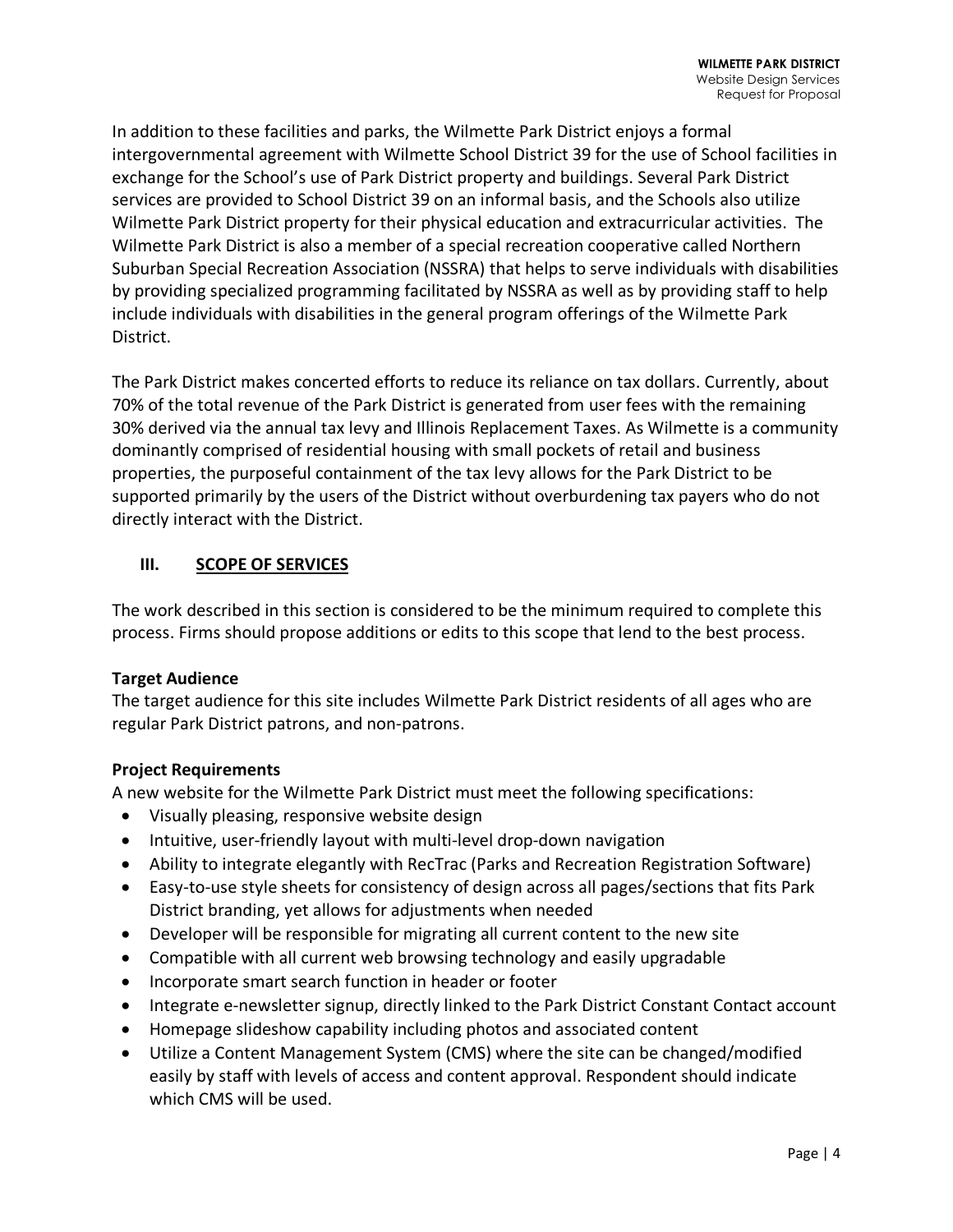- Content Management System must allow user to sort/organize files, and copy existing pages
- Ability to schedule updates (automatic publishing/unpublishing)
- Ability to turn "seasonal" pages on/off for viewing to public
- Site should be search-engine-optimized
- Incorporation of an area for future blogging and/or posting of press releases
- Incorporation of links for social networking sites
- Ability to embed video directly uploaded or through third-party links
- Ability to secure certain pages or sections from public view, with access restricted to certain user ID/password combinations
- Document management for organization and archiving of items including agendas/minutes, bid packets, etc.
- Statistic gathering/analytics ability
- ADA compliance
- Provide training to key staff in updating and maintenance of website
- Provide regular maintenance and updates to the CMS and associated applications
- Provide dedicated account manager available to respond quickly to questions and issues
- Ownership and copyright will be retained by the Wilmette Park District
- Launch date no later than August 8, 2022

#### **Line-item Project Requirements**

Please ensure the following project requirements are listed with a breakdown of cost for each item. The Park District considers these items important, but has the option of removing any or all of these items based on overall project cost. If included in base price at no additional cost, note as such.

- Develop a searchable, interactive calendar of events with ability to include a feed of upcoming events on the homepage
- Develop an interactive parks and facilities directory and map, with ability to list amenities at each site, with toggle to search based on one or multiple amenities

Following the selection process, a meeting will be held with the successful firm to negotiate the final scope of work and a contract for services. Therefore, the Park District reserves the right to make revisions to the final scope of work.

# **IV. PROPOSAL CONTENT and SUBMISSION PROCESS**

Firms shall conform to all the terms and conditions of RFP, as stated in this document. Failure to conform to the format described and to the terms and conditions of the RFP may render the proposal non-responsive and ineligible for further consideration, at the Park District's sole option. The Park District reserves the right to accept any Proposal or any parts thereof or to reject any and all Proposals. The successful Firm will be required to comply with all applicable Federal and State of Illinois Regulations as required.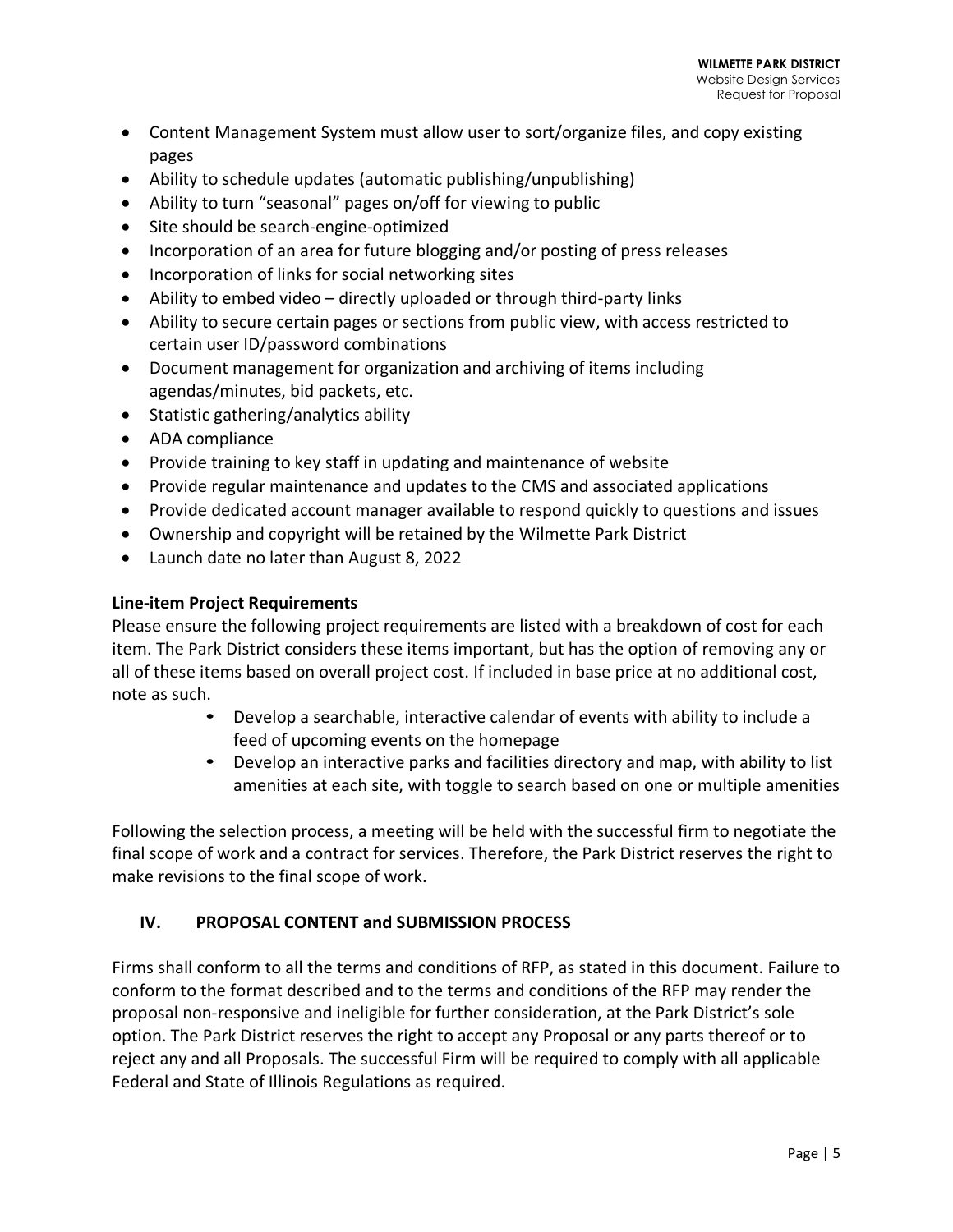**Proposal Content -** Each respondent submitting a proposal must use the following outline:

#### **A. Letter of Intent**

- 1. Statement indicating an understanding of the work to be completed and interest in performing the scope of work
- 2. Identify one key contact person for communicating with the Park District on the proposal and project related matters

#### **B. Firm's Profile**

- 1. Name, Address, Contact Person, Phone, Email & Web Address
- 2. General Background
- 3. Service Offerings
- 4. Professional Affiliations

#### **C. Project Team**

- 1. Introduction of the team assigned to work on the Plans including resumes of key personnel
- 2. A narrative describing the roles of each designated leader assigned to the project
- 3. Availability and commitment of assigned professionals who will undertake the scope of work
- 4. Information on "sub" contributors for the project, including related project experience of firm and of the individual team members
- 5. Identify any portions of the project that would be subcontracted
- 6. Provide the name, background and qualifications of each subcontractor, along with the names and qualifications of the individuals who will be assigned to this project

#### **D. Related Project Experience**

- 1. Provide a list of a minimum of three (3) completed projects in the last seven (7) years of similar scope
	- a. Client Name
	- b. Active Website Link
	- c. Year Website Completed
	- d. Description of Project
	- e. Contact Information (name, address, telephone number, email address, etc.)
- 2. List of projects currently under contract

#### **E. Project Approach**

- 1. Description of proposed CMS and examples of recent work utilizing said CMS and RWD
- 2. An overview of your development process by task, including any tasks to be performed by sub-contractors
- 3. A proposed timeline for completion of the project
- 4. An outline of pricing and total cost of this project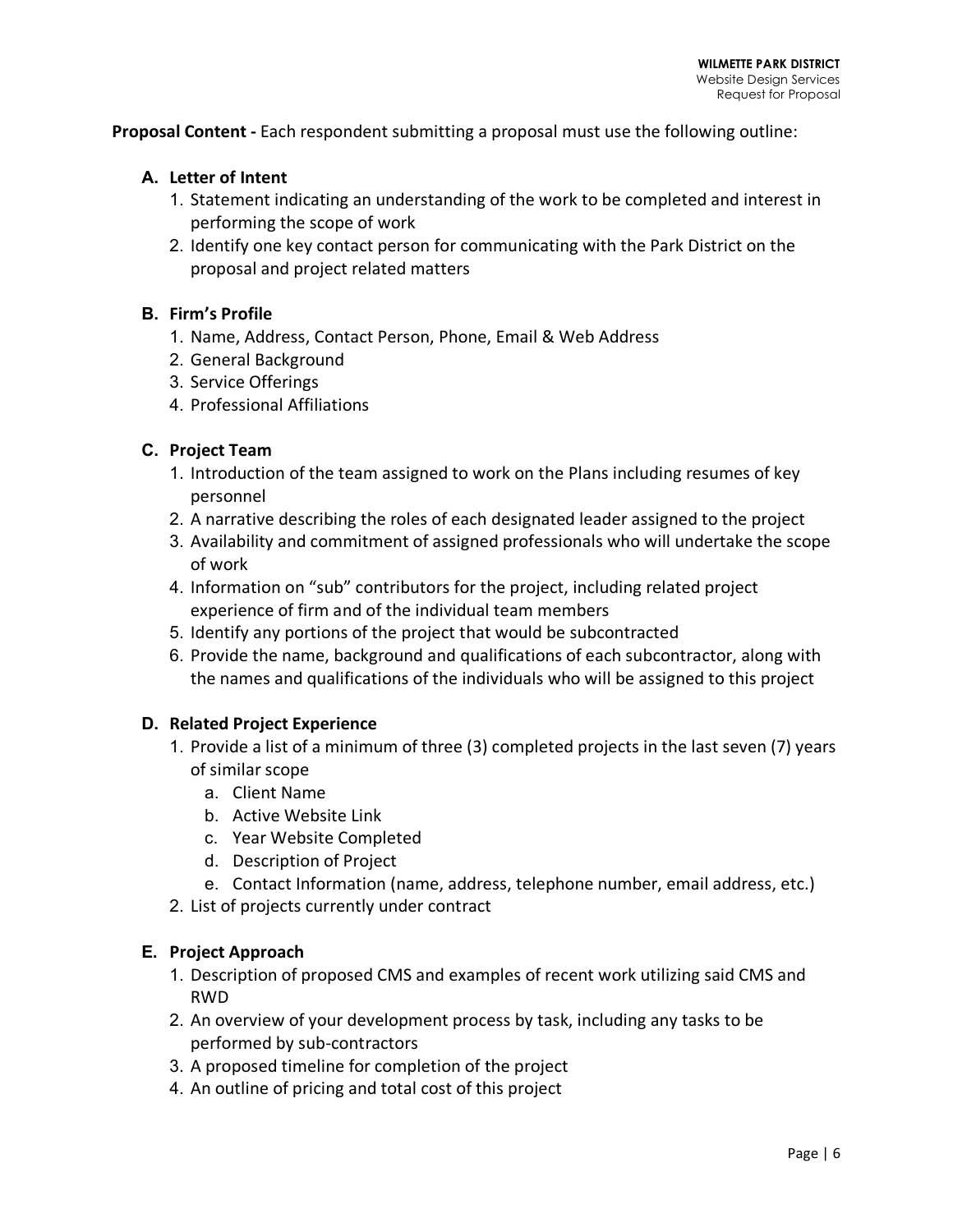- a. Costs should be stated as one-time or non-recurring costs (NRC) or monthly recurring costs (MRC). At a minimum, the schedule of fees shouldinclude prices for each of the following:
	- Project Initiation and Planning
	- Site Development
	- Site Testing
	- Staff Training
	- Site Deployment
	- Site Hosting by 3rd Party**\***
	- Secure In-House Hosting**\***

# **\*Please specify cost regarding in-house web hosting versus 3rd party web hosting on an annual basis**

5. Prices for line-item requirements or advanced features that would not be included in the standard development price should be itemized

# **F. References**

1. Provide a minimum of five (5) references on similar projects

# **G. Project Timeline**

- 1. Provide a proposed detailed project work schedule with a start date on or about August 1, 2022 (contingent upon negotiation of a final scope of work); all meetings that need to be scheduled should be built into the timeline (e.g., initial meeting with staff to review project schedule, strategic direction review, presentations of the final report, etc.).
- 2. Include timeframes for each major component of the scope of work and target dates for completing each phase of the project.

# **H. Cost Proposal**

# **TOTAL (ALL) COSTS MUST BE SUBMITTED**

- a. Include a total "not to exceed" figure for the scope of work (based on the estimated level of effort to be spent on each task);
- b. Include itemized schedule of all expenses by phase (reimbursable expenses listed separately), including a composite schedule of hours estimated for included tasks;
- c. Provide hourly rates for all team members, sub-consultants and staff levels;
- d. Describe the methodology for billing reimbursable expenses (such as travel, production of documents, purchase of data, etc.)
- e. Describe method for billing additional services beyond the initial scope of work (beyond approved not-to-exceed amount).

# **Submission Process**

Proposals shall be submitted via email in a digital file (PDF preferred) and will be received until Friday, July 15, 2022. Submittals must be clearly identified as "Wilmette Park District Website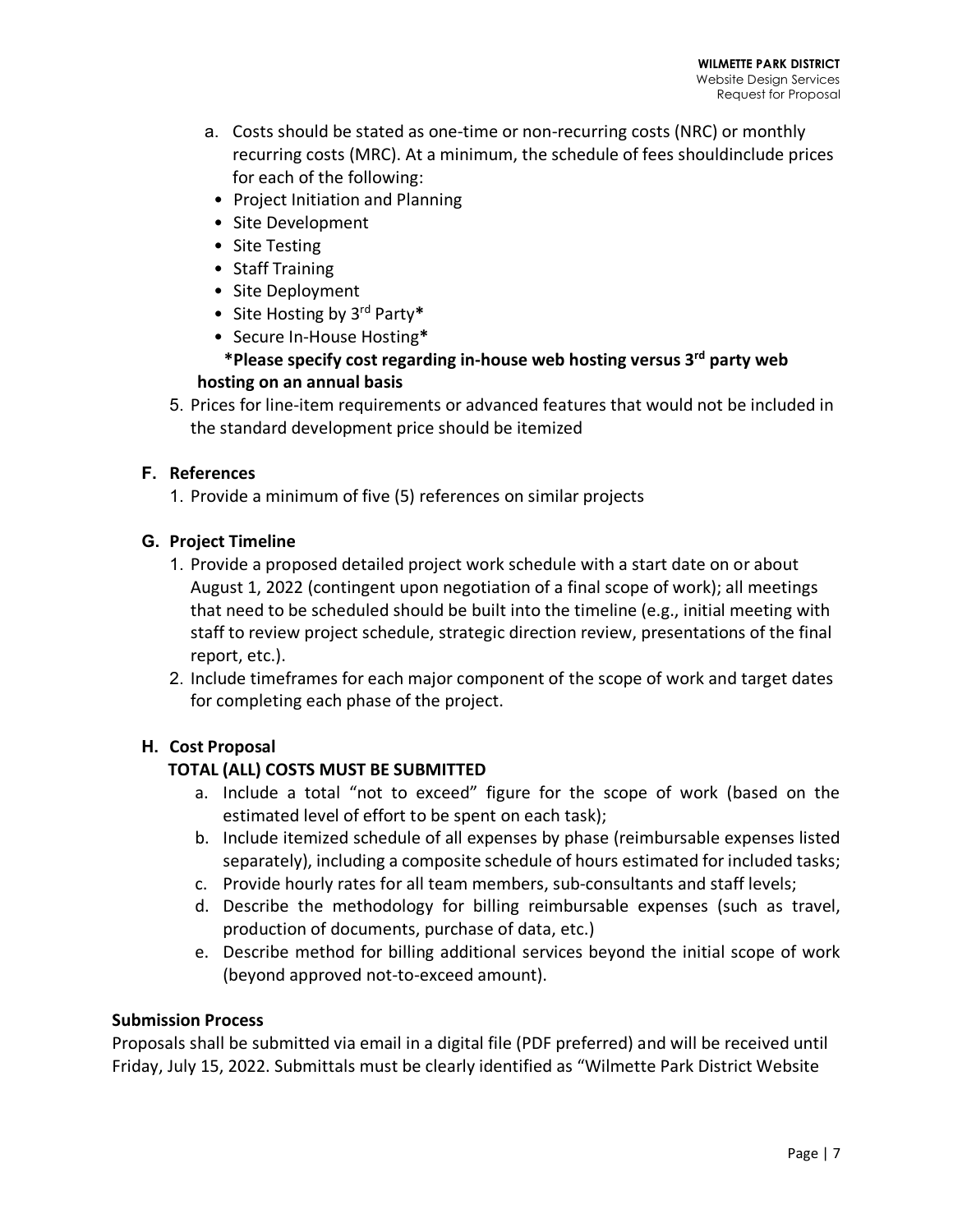Design Services RFP" and delivered to the email listed below, which is the contact information to be used for all communication regarding this project.

**Alison Rodes, Communications Specialist Wilmette Park District Email: arodes@wilpark.org Phone: (847) 256-9642**

Questions or requested clarifications regarding this RFP may be emailed to Alison Rodes, Communications Specialist, at arodes@wilpark.org no later than July 15, 2022.

#### **V. EVALUATION AND SELECTION PROCESS**

The Wilmette Park District will review all proposals in accordance with the evaluation criteria. The Wilmette Park District reserves the right to accept or reject any, some, or all proposals, to take exception to parts of proposals, and to request written clarification of proposals and supporting materials. The Wilmette Park District further reserves the right to negotiate with any Firm with respect to amendments to their proposal.

The Wilmette Park District may accept a proposal, based upon initial proposals received without discussion of such proposals. Accordingly, each initial proposal should be submitted on the most favorable terms which the Firm can submit to the Wilmette Park District. The evaluation criteria and the selection process are discussed below:

#### **Evaluation Criteria**

- 1. Applicants' capability and history in the facilitation, leadership and development of website design for other agencies of similar size, scope, and population served.
- 2. Ability to demonstrate, at minimum, the technical competence of the proposed project team to perform the work.
- 3. Past record of performance as determined from available information, including direct communication by the Park District with consultant's former clients.
- 4. Demonstrate capability under current workload and resources available to perform the work within the project schedule.
- 5. Diversity of project team and the qualifications and experience each member will bring to the project.
- 6. Quality of the proposed service and cost to include unique systems and approach to the development of a website design to avoid "cookie-cutter" results which do not represent the unique characteristics and needs of the Wilmette Park District and the residents we serve.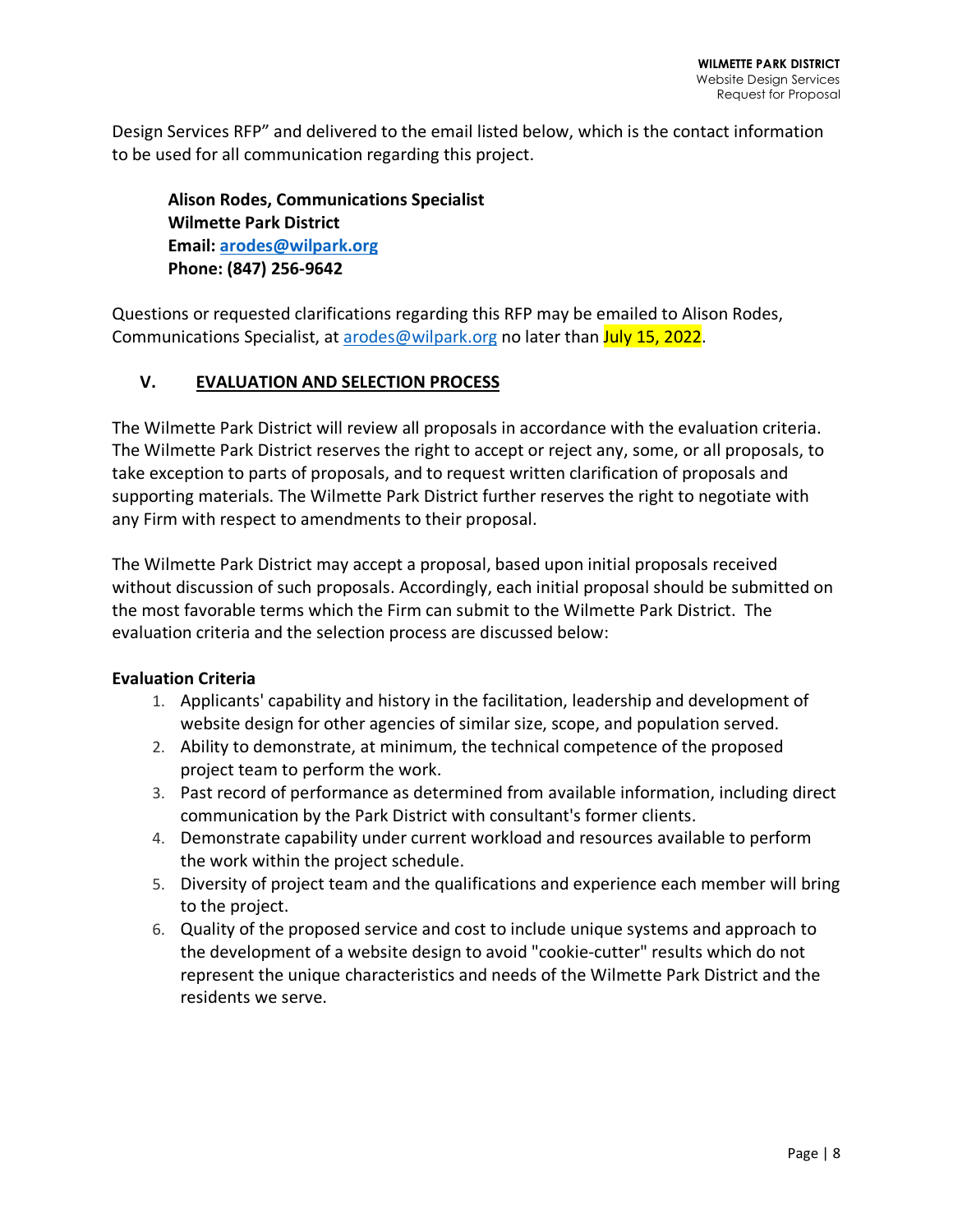#### **Selection Criteria**

- 1. All valid, complete and timely responses will be evaluated by a review team. Members of this team will be determined by the Park District and may include members of the Board of Park Commissioners and professional staff.
- 2. Responses will be reviewed by the team and ranked based on the criteria set forth in this RFP. Those applicants that rank the highest from the pool of responses received will be considered and scheduled for an oral presentation and interview. The number of finalists to be interviewed will be determined by the review team based on the responses received by the submittal deadline.
- 3. If a suitable candidate emerges after the completion of the interview process, the qualified applicant will be forwarded for recommendation and final approval and award of professional services agreement, pending successful negotiations between the applicant and the Park District.

#### **Estimated Timeline**

| Item of Action                       | Date            |
|--------------------------------------|-----------------|
| Request for Proposal Issued          | June 16, 2022   |
| Deadline for Proposal Submission     | July 15, 2022   |
| Project Completion/Website Live Date | October 3, 2022 |

#### **VI. TERMS AND CONDITIONS**

The selected proposing firm must follow the below general terms and conditions to be hired by the Park District:

**Firm Qualifications:** All Firms must be engaged in providing the services as outlined in these specifications, and must have been engaged in this field for a period of no less than three (3) years. Firms must possess all required state and local licenses. The Firm's personnel and management to be utilized in this service requirement shall be knowledgeable in their areas of expertise. Wilmette Park District reserves the right to check references to insure that competent persons will be utilized in the performance of the contract.

**Delivery Conditions:** All items shall be proposed F.O.B. Destination. The term F.O.B. Destination shall mean finished and delivered to the department listed, with all charges for transportation paid by the Firm. Any claim for loss or damage shall be between the Firm and the carriers. The proposal price shall be all inclusive.

**Indemnification:** The contractor shall indemnify, defend and save harmless the Wilmette Park District, its officers, agents, employees, representatives and assigns, from lawsuits, actions, costs (including attorneys' fees), claims or liabilities of any character brought because of any injuries or damages received or sustained by any person, persons, or property on account of any act or omission, neglect or misconduct of said contractor, its officers, agents and/or employees arising out of, or in performance of any of the provisions of the contract, including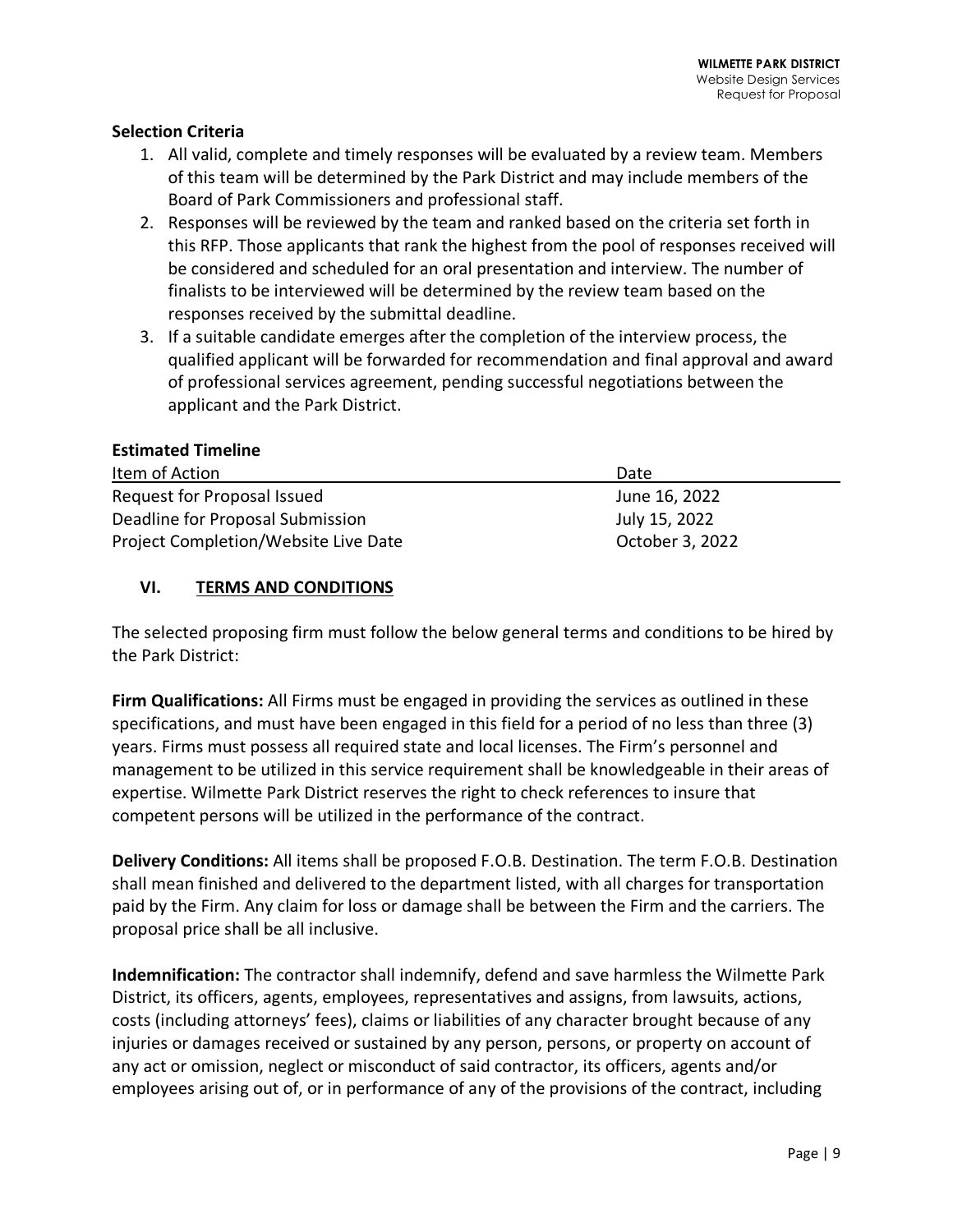any claims or amounts recovered for any infringements of patent, trademark or copyright; or from any claims or amounts arising or recovered under the "Workers Compensation Act" or any other law, ordinance, order or decree. In connection with any such claims, lawsuits, actions or liabilities, the Wilmette Park District, its officers, agents, employees, representatives and their assigns shall have the right to defense counsel of their choice. The contractor shall be solely liable for all costs of such defense and for all expenses, fees, judgments.

**Venue:** The parties hereto agree that for purposes of any lawsuit(s) between them concerning the contract, its enforcement, or the subject matter thereof, venue shall be in Cook County, Illinois, and the laws of the State of Illinois shall govern the cause of action.

**Interpretation or Correction of RFPs:** Firms shall promptly notify the Wilmette Park District of any ambiguity, inconsistency or error, which they may discover upon examination of the RFPs. Interpretation, correction and changes to the RFPs will be made by written addendum and sent to all Firms to whom specifications have been issued. Interpretation, corrections or changes made in any other manner will not be binding.

**Discussion of Proposals:** Wilmette Park District may conduct discussions with any Firm who submits a proposal. During the course of such discussions, the Wilmette Park District shall not disclose any information derived from one proposal to any other Firm.

**Negotiations:** Wilmette Park District reserves the right to negotiate specifications, terms and conditions which may be necessary or appropriate to the accomplishment of the purpose of this RFP.

**Reserved Rights:** Wilmette Park District reserves the right at any time and for any reason to cancel this RFP or any portion thereof, to reject any or all proposals, or to accept an alternate proposal. The Wilmette Park District reserves the right to waive any immaterial defect in any proposal. Unless otherwise specified by the Firm, the Wilmette Park District has ninety (90) days from the published submission date to enter into an agreement with a Firm. The Wilmette Park District may seek clarification from a Firm at any time and failure to respond promptly is cause for rejection.

**Incurred Costs:** Wilmette Park District will not be liable, under any circumstance, for any costs incurred by respondents in replying to this RFP.

**Award:** It is the intent of the Wilmette Park District to award a contract to the lowest cost, most responsible Firm meeting specifications. The Wilmette Park District reserves the right to determine the most responsible Firm on the basis of an individual item, groups of items, or in any way determined to be in the best interests of the Wilmette Park District. Award will be based on the following factors (where applicable) as well as the Evaluation Criteria listed in the Terms and Conditions section of this document: (a) adherence to all conditions and requirements of the RFP specifications; (b) price; (c) qualifications of the Firm, including past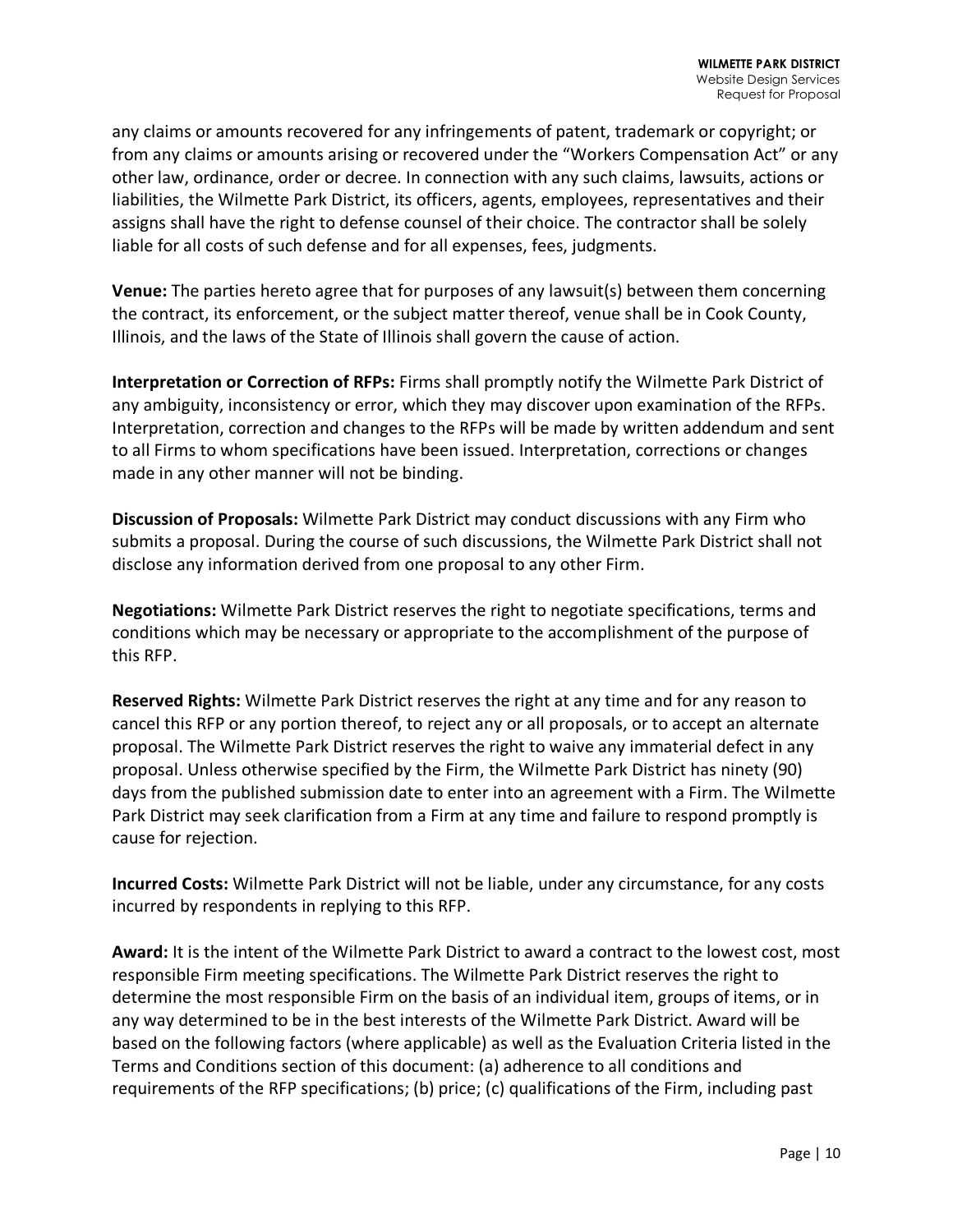performance, financial responsibility, general reputation, experience, service capabilities, and facilities; (d) delivery or completion date; (e) product appearance, workmanship, finish and overall quality. The Wilmette Park District reserves the right to interview Firms during the evaluation process.

The Firm shall be responsible for verifying the service requirements and determining the extent of the work required and be responsible for the accuracy of same. The specifications are not intended to cover every detail of the services that the Firm shall furnish and deliver; but the Firm shall be responsible for all that is necessary to provide a full assessment and report.

**Equal Employment Opportunity:** Equal Employment Opportunity Clause, Section 6.1 of the Illinois Department of Human Rights Rules and Regulations shall be a material term of this contract.

**Payment:** The contractor shall submit invoice(s) to Accounts Payable, Wilmette Park District, 1200 Wilmette Avenue, Wilmette, Illinois 60091 for payment.

**Additional Information:** Should the Firm require additional information about this proposal, please email or call Marlon Rodas at mrodas@wilpark.org or 847-256-9607. ANY and ALL changes to these specifications are valid only if they are included by written Addendum to All Firms. No interpretation of the meaning of the plans, specifications or other contract documents will be made orally. Failure of any Firm to receive any such addendum or interpretation shall not relieve the Firm from obligation under this proposal as submitted. All addenda so issued shall become part of the proposal documents. Failure to request an interpretation constitutes a waiver to later claim that ambiguities or misunderstandings caused a Firm to improperly submit a proposal.

**Responsibility and Default:** The contractor shall be required to assume responsibility for fulfillment of all items listed in this RFPs. The successful Firm shall be considered the sole point of contact for purposes of this contract.

**Precedence:** Where there appears to be variances or conflicts, the following order of precedence shall prevail: Wilmette Park Districts RFPs Specifications, RFPs Terms and Conditions, RFPs General Information and the contractor's RFP Response.

**Change in Status:** The contractor shall notify Wilmette Park District immediately of any change in its status resulting from any of the following: (a) vendor is acquired by another party; (b) vendor becomes insolvent; (c) vendor, voluntary or by operation law, becomes subject to the provisions of any chapter of the Bankruptcy Act; (d) vendor ceases to conduct its operations in normal course of business. Wilmette Park District shall have the option to terminate its contract with the vendor immediately on written notice based on any such change in status.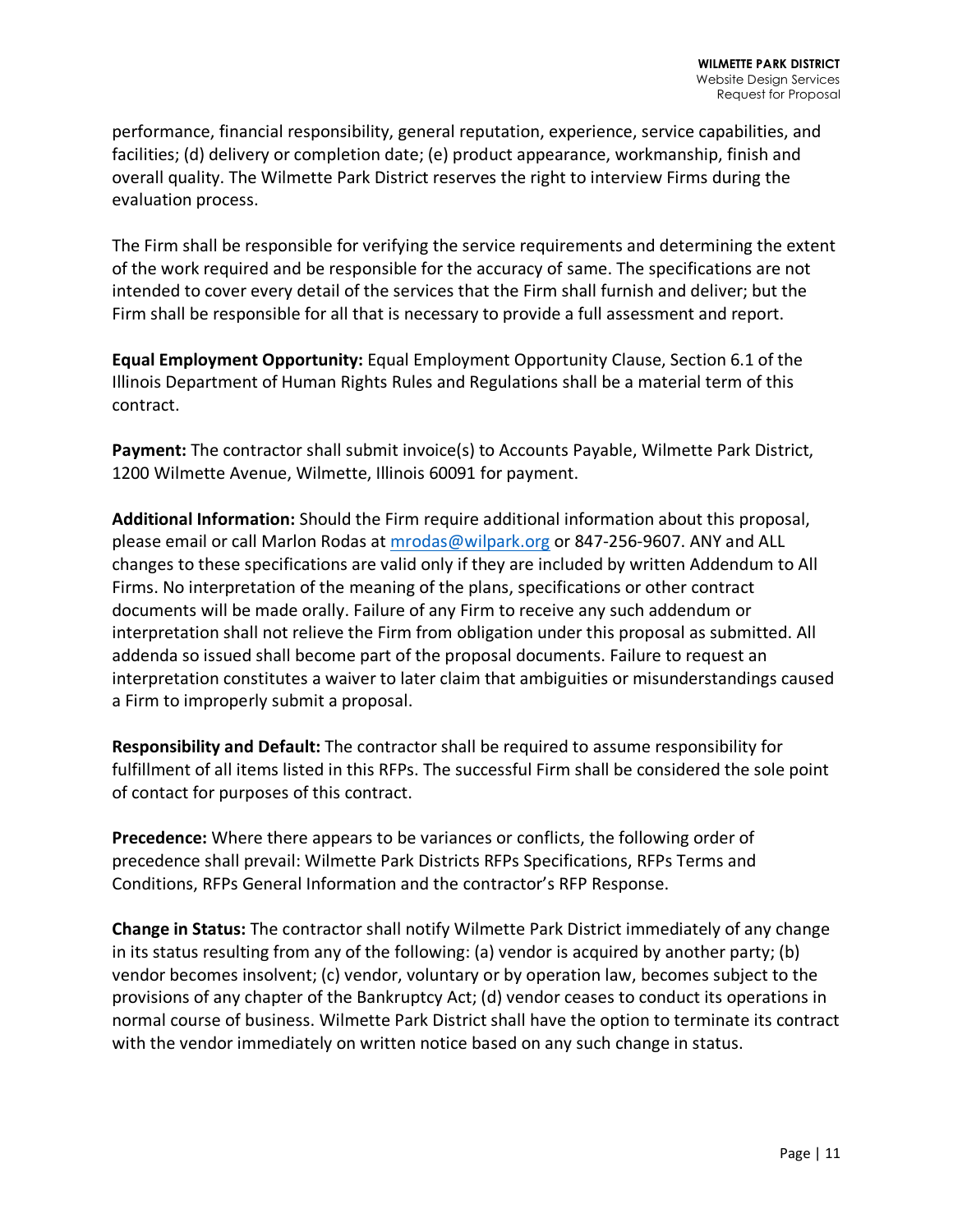**Hold Harmless Clause:** The contractor agrees to indemnify, save harmless and defend Wilmette Park District, its agents, servants, employees, and each of them against and hold it and them harmless from any and all lawsuits, claims, demands, liabilities, losses, and expenses; including court costs and reasonable attorney's fees for or on account of any injury to any person, or any death at any time resulting from such injury, or any damage to property, which may arise or which may be alleged to have arisen out of negligent acts, in connection with the work covered by this project. The foregoing indemnity shall apply except if such injury is caused directly by the willful and wanton conduct of Wilmette Park District, its agents, servants, or employees or any other person indemnified hereafter.

**Insurance:** All insurance policies shall be issued from insurance companies holding at least an "A:VIII" or better rating as rated by A.M. Best Company. All policies shall include a Breach of Warranty clause with the Wilmette Park District named as additional insured.

A. Worker's Compensation and Employer's Liability with limits not less than:

- (1) Worker's Compensation: Statutory
- (2) Employer's Liability:
	- a. \$1,000,000 injury per occurrence
	- b.  $\frac{1}{5}$  500,000 disease per employee
	- c.  $\frac{1}{2}$  500,000 disease policy limit

Such insurance shall evidence that coverage applies in the State of Illinois.

B. Comprehensive General Liability in a broad form, to include coverage for the following where exposure exists:

- (1) General Aggregate: \$2,000,000
- (2) Bodily Injury:
	- a. \$2,000,000 per person
	- b. \$2,000,000 per occurrence is preferred but \$1,000,000 is acceptable
- (3) Property Damage:
	- a. \$2,000,000 per occurrence is preferred but \$1,000,000 is acceptable
	- b. \$2,000,000 aggregate

All employees shall be included as insureds.

C. Business Auto Insurance with limits not less than:

- (1) \$1,000,000 each accident
- $(2)$  \$ 500,000 medical

Such insurance shall cover liability arising out of any auto including owned, hired and non-owned autos.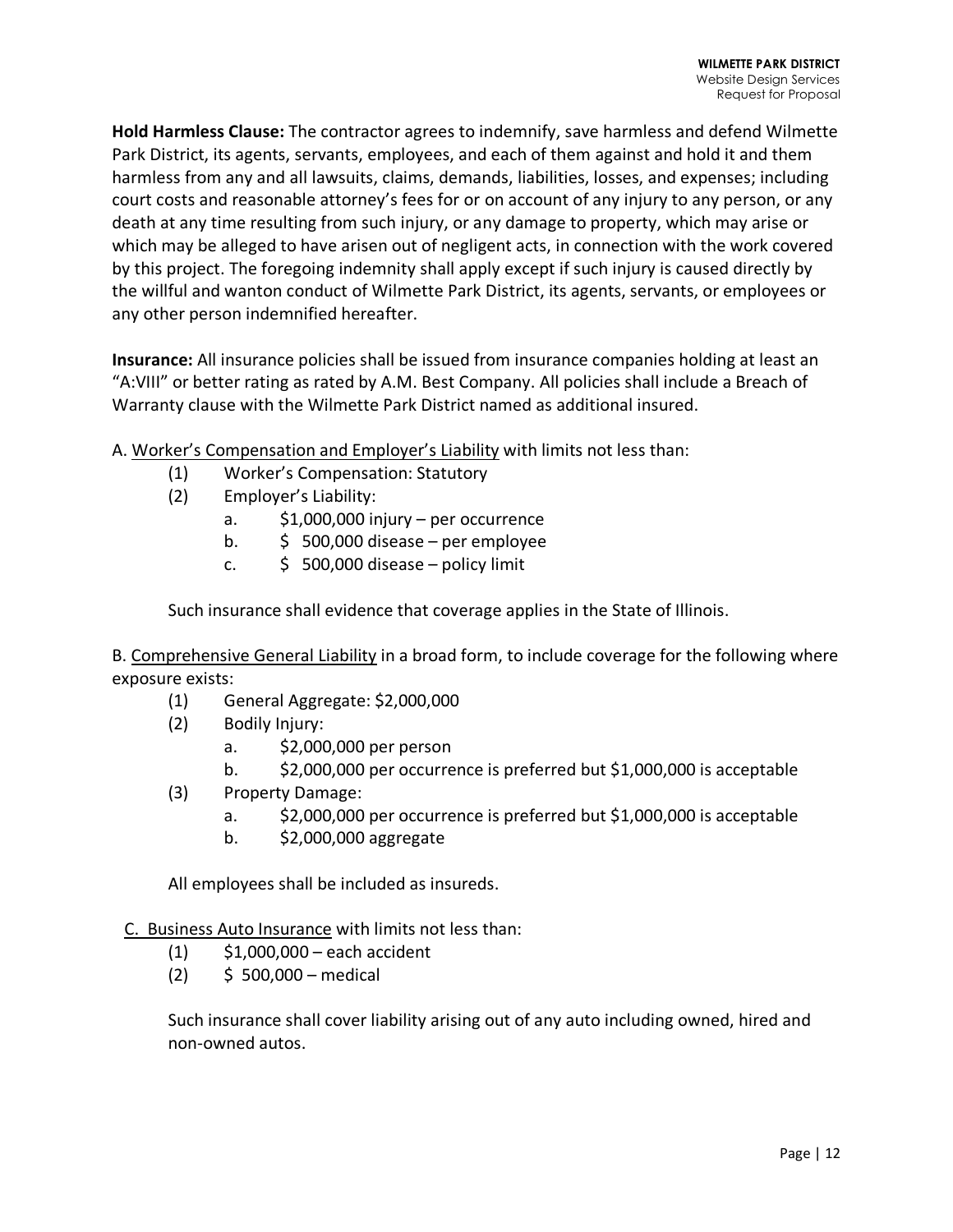Prior to beginning work, contractor shall furnish Owner with a certificate(s) of insurance and applicable policy endorsement(s), executed by a duly authorized representative of each insurer, showing compliance with the insurance requirements set forth above.

Failure of Owner to demand such certificate, endorsement or other evidence of full compliance with these insurance requirements or failure of Owner to identify a deficiency from evidence that is provided shall not be construed as a waiver of Contractor's obligation to maintain such insurance.

Owner shall have the right, but not the obligation, of prohibiting contractor or any subcontractor from entering the project site until such certificates or other evidence that insurance has been placed in complete compliance with these requirements is received and approved by Owner.

Failure to maintain the required insurance may result in termination of this contract at Owner's option.

With respect to insurance maintained after final payment in compliance with a requirement above, an additional certificate(s) evidencing such coverage shall be promptly provided to Owner whenever requested.

Contractor shall provide certified copies of all insurance policies required above within 10 days of Owner's written request for said copies.

**Sexual Harassment Policy:** Pursuant to Section 2-105 of the Illinois Human Rights Act (775 ILCS 5/1-101 et. seq.) ("Act"), all Firms to this contract must have, prior to awarding this contract, in effect and in force a written sexual harassment policy.

**Law Governing:** This proposal and any contract resulting there from shall be governed by and construed according to the laws of the State of Illinois.

**Taxes:** Wilmette Park District is not subject to Federal Excise Tax. Wilmette Park District is exempt from state and local taxes.

**Estimated Quantity:** The quantities indicated are estimates of the total quantities (i.e. number of employees) to be used during the year. The Wilmette Park District does not guarantee any specific amount and shall not be held responsible for any deviation. This contract shall cover the Wilmette Park District's requirements whether more or less than the estimated amount.

**Termination:** The Wilmette Park District reserves the right to terminate this contract, or any part of this contract, upon thirty (30) days written notice. In case of such termination, the vendor shall be entitled to receive payment form the Wilmette Park District for work completed to date in accordance with the terms and conditions of this contract. In the event that this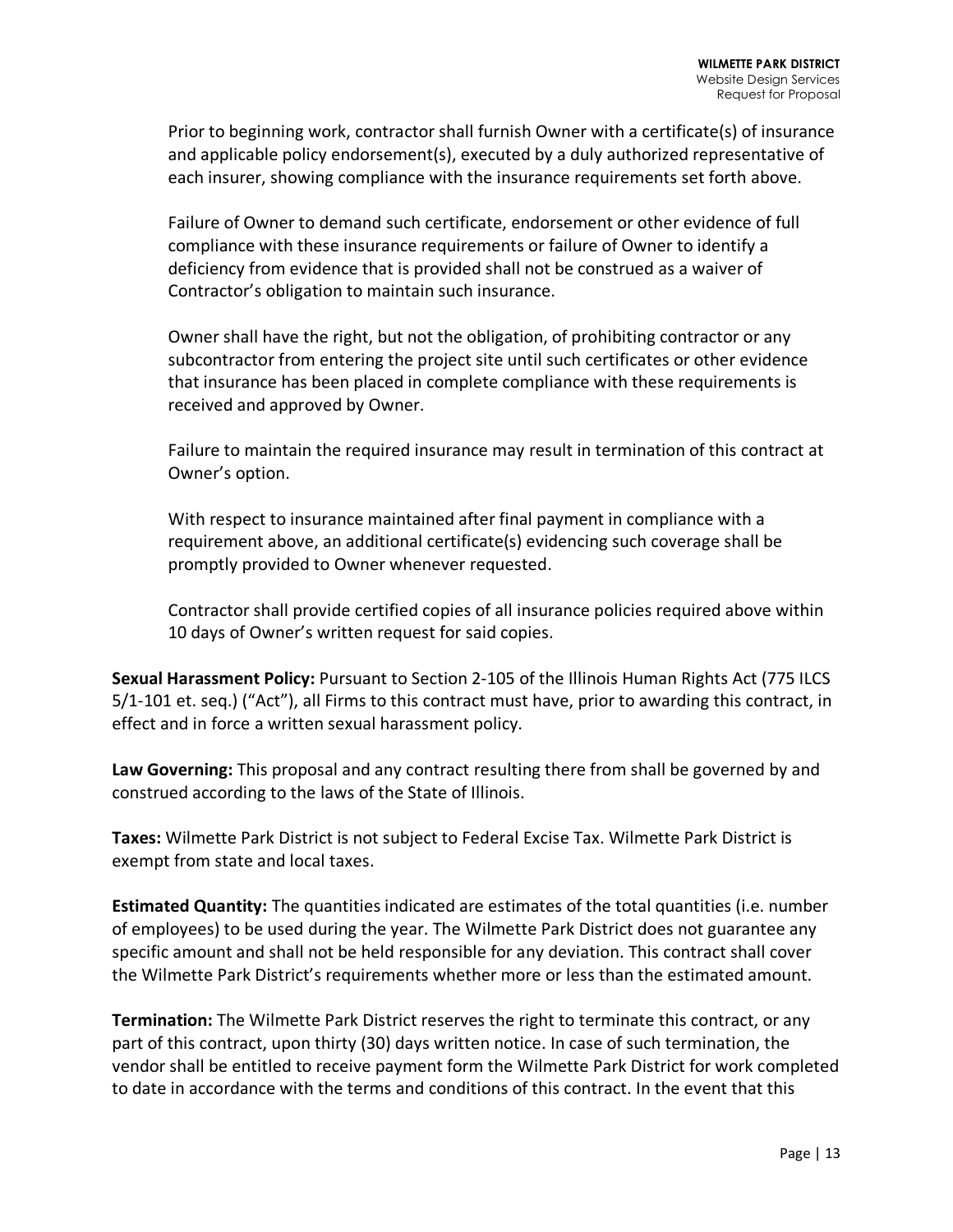contract is terminated due to vendor's default, the Wilmette Park District shall be entitled to purchase substitute items and/or services elsewhere and change the vendor with any or all losses incurred, including attorney's fees and expenses.

**Special Conditions:** The Firm shall familiarize himself with all of the proposal documents as listed in the table of contents and he shall be responsible for all the material covered in same. No allowances will be made for information overlooked or for negligence on the part of the Firm for not familiarizing himself/herself with site conditions. The Firm's signature on the proposal shall be the Owner's guarantee that these restrictions have been met by the Firm.

**Signature and Legibility:** The prices for work and the names, addresses and signatures of the Firms shall be clearly and legibly written. Signatures shall be signed in the space provided and in compliance with all legal requirements.

# **ATTACHMENT A - RFP ACKNOWLEDGEMENT FORM**

(Name of Firm) has received the Request for Proposal for Website Design Services as outlined by the Wilmette Park District and it is our intent to submit a proposal in accordance with the RFP no later than July 15, 2022. Discussion of pricing will include all labor, transportation, copies, and any otheritems considered a billable expense or potential reimbursable; also indicating whether there is any mark up on the foregoing.

Hourly Rates by Category: \$ (Attach a rate sheet)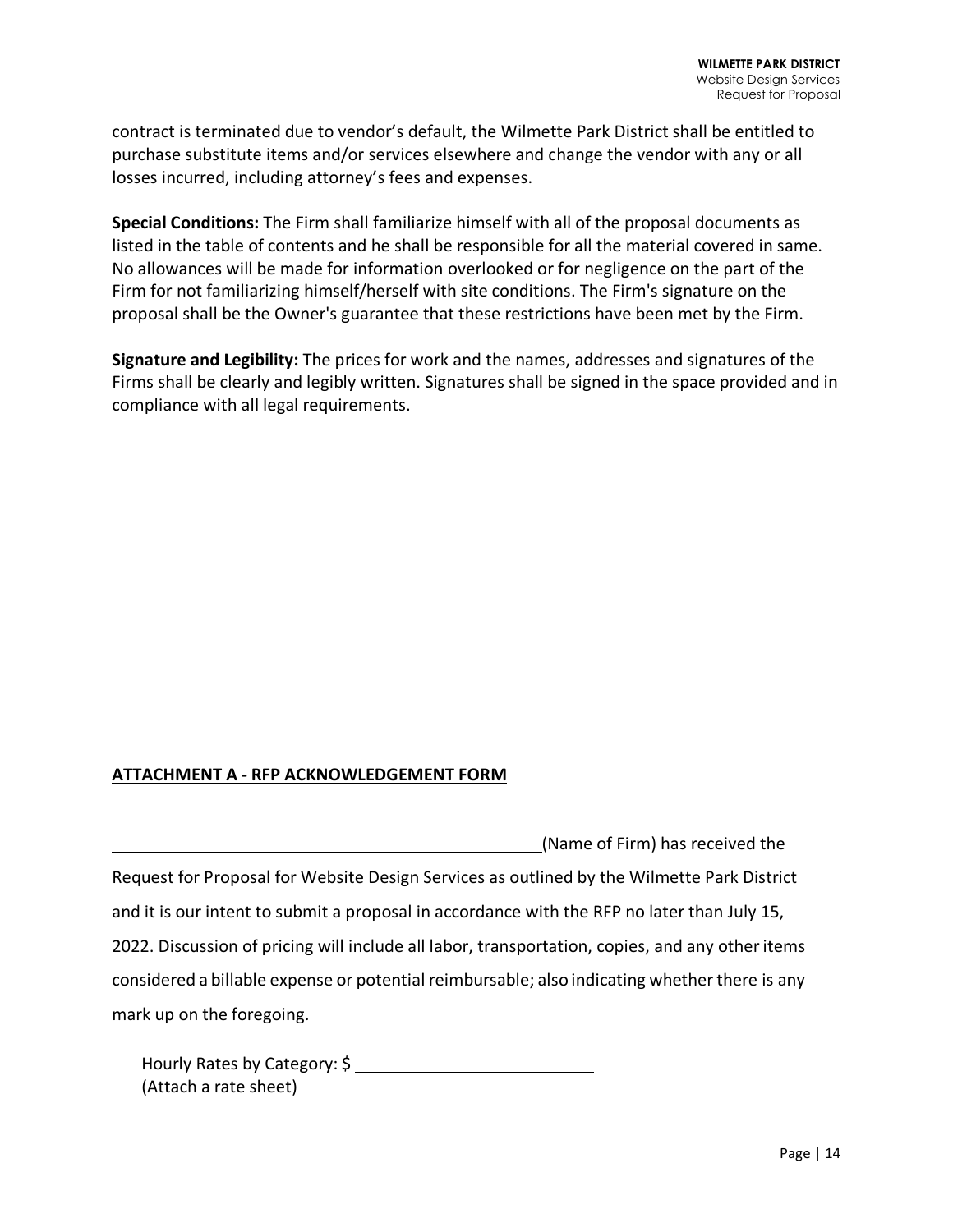| Signed:              |  |
|----------------------|--|
| <b>Printed Name:</b> |  |
| Title:               |  |
| Address:             |  |
| City/State/Zip:      |  |
| Phone:               |  |
| Email:               |  |
| Dated:               |  |

# **ATTACHMENT B – PROPOSAL FOR COSTS TO PROVIDE WEBSITE DESIGN AND HOSTING SERVICES**

Date: Firm Name:

Address: Telephone: Telephone:

Having read the Request for Proposal dated July 15, 2022, and the attached documents for the Wilmette Park District Website Design Services. Costs should be stated at one-time or nonrecurring costs (NRC) or monthly recurring costs (MRC) we propose the following:

1. PROJECT INITIATION AND PLANNING - Services as outlined in the referenced Portion of the documents, the lump sum of:  $\zeta$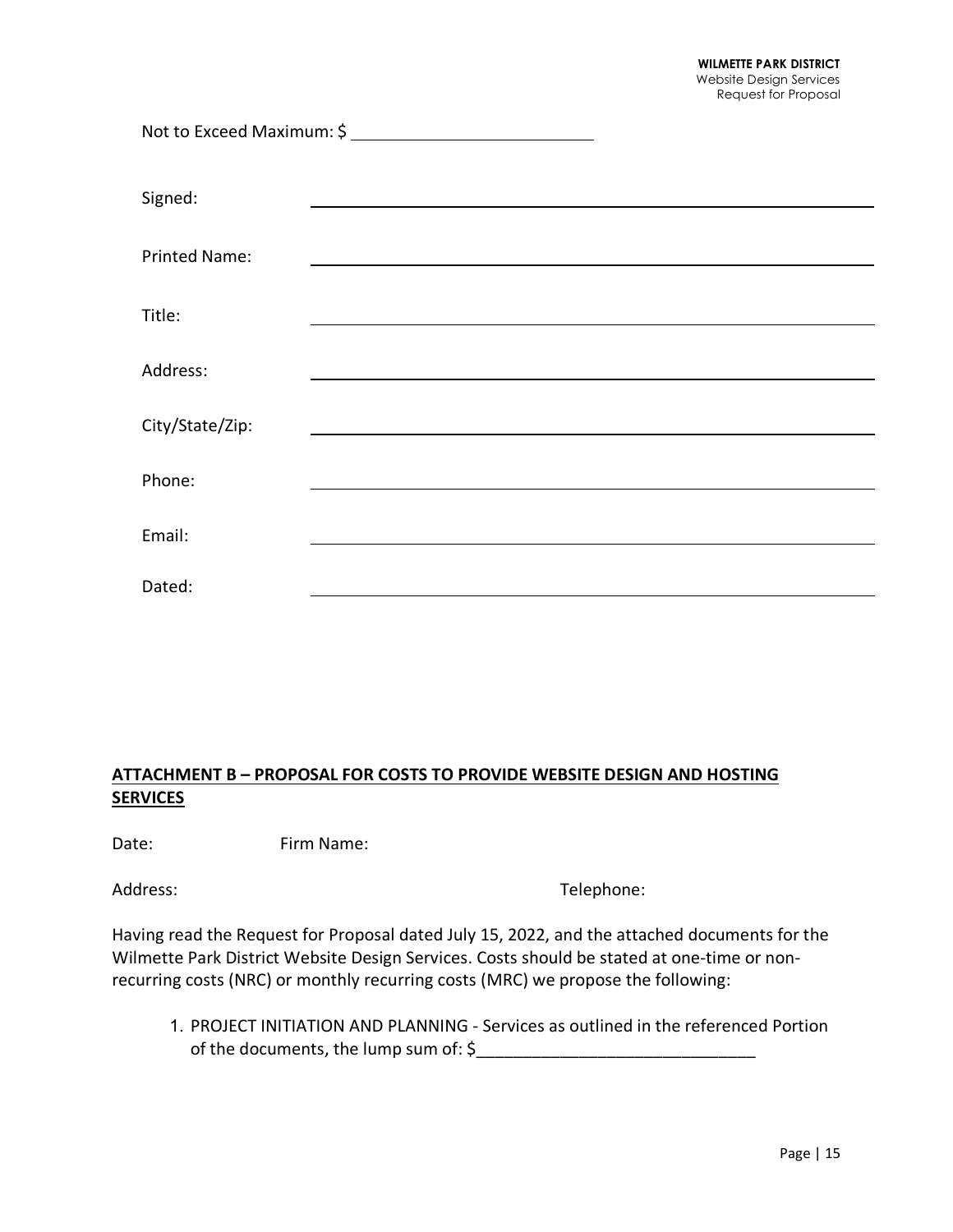- 2. SITE DEVELOPMENT Services covering the coordination, administration and development as outlined in the referenced portion of the documents, the lump sum of:  $\zeta$
- 3. SITE TESTING To furnish all labor, materials, services, and incidentals to perform all work as outlined the sum not to exceed of: \$
- 4. STAFF TRAINING To furnish all labor, materials, services, and incidentals to perform all work to train staff to edit and manage the website:  $\zeta$
- 5. SITE DEPLOYMENT To furnish all labor, materials, services, and incidentals to perform all to take the site "live" as outlined the sum not to exceed of:  $\zeta$
- 6. SITE HOSTING BY A THIRD PARTY To furnish all labor, materials, services, and incidentals to install and make the site operational on "out of house" hosting server: \$\_\_\_\_\_\_\_\_\_\_\_\_\_\_\_\_\_\_\_\_\_\_\_\_\_\_\_\_\_\_\_\_\_
- 7. SITE HOSTING IN HOUSE The cost to furnish all labor, materials and services needed to set up and make the site operational on an "in house" platform:  $\zeta$
- 8. Prices for line item requirements or advanced features that would not be included in the standard development costs as listed should be provided in detail below:

**RATES AND CHARGES:** The Undersigned agrees that the Costs for all supervisory personnel, whether assigned to the project or overseeing the work will be included in all fees. An hourly rate schedule should also be attached to this proposal. The Undersigned agrees that the rates properly reflect all costs of employment including but not limited to wages/salaries; payroll taxes; insurance; customary benefits such as sick leave; medical & health benefits; holidays; vacations; pensions; profit sharing; merit bonus; car allowance; etc.

The supervision and development of the site will continue until all functions, set up and training for the site are complete and to the satisfaction of the Park District including relationship and or interaction with the Park District's registration system.

Company Name: